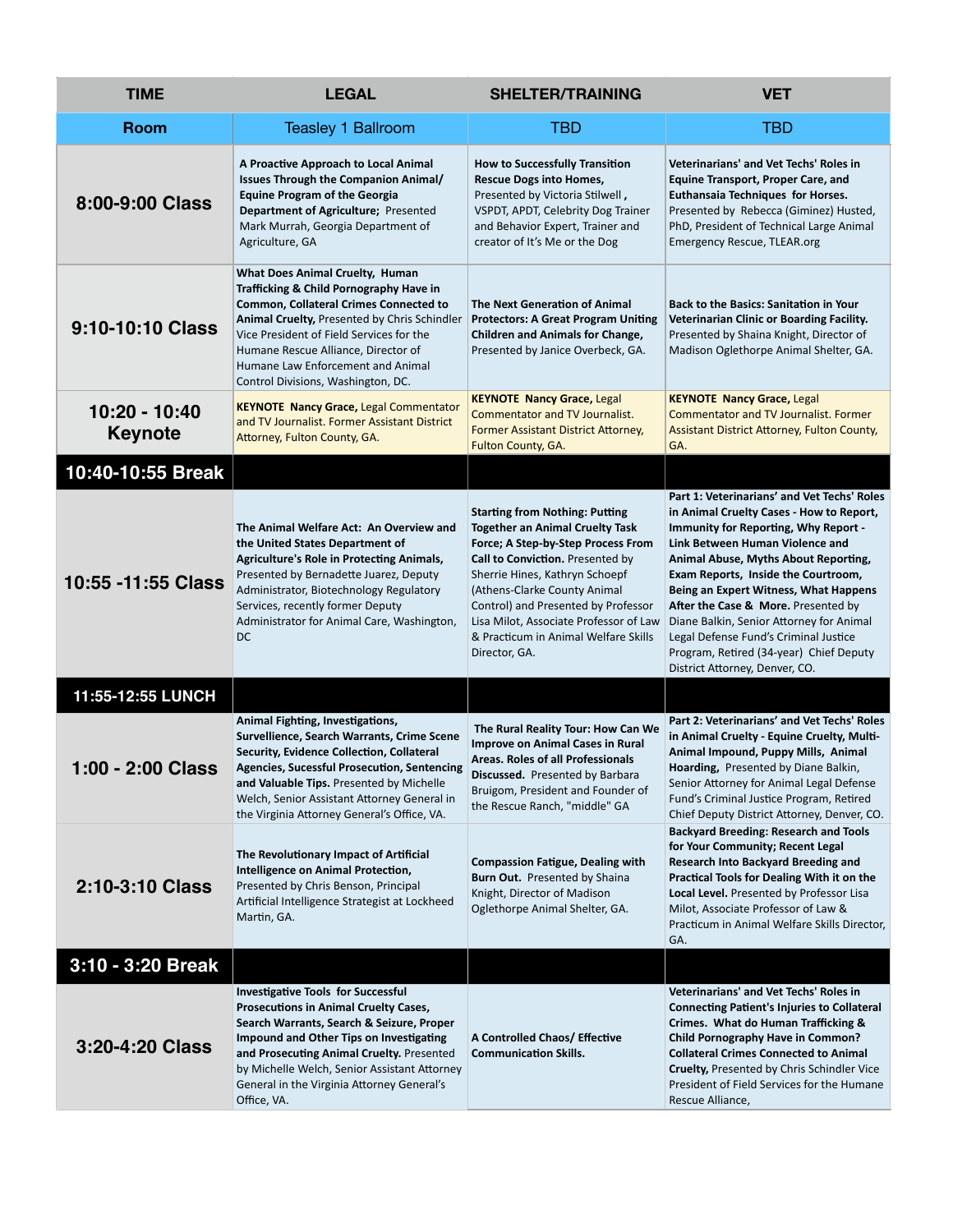| <b>TIME</b>           | <b>LEGAL</b>                                                                                                                                                                | <b>SHELTER/TRAINING</b>                                                                                                                                          | <b>VET</b>                                                                                                                                                    |
|-----------------------|-----------------------------------------------------------------------------------------------------------------------------------------------------------------------------|------------------------------------------------------------------------------------------------------------------------------------------------------------------|---------------------------------------------------------------------------------------------------------------------------------------------------------------|
| 4:30 - 5:00 KEYNOTE   | The Future of Animal Protection &<br><b>Prosecution, Presented by Pete Skandalakis,</b><br><b>Execetuve Director of Prosecuting</b><br><b>Attorneys' Council of Georgia</b> | The Future of Animal Protection &<br><b>Prosecution, Presented by Pete</b><br>Skandalakis, Execetuve Director of<br>Prosecuting Attorneys' Council of<br>Georgia | The Future of Animal Protection &<br><b>Prosecution, Presented by Pete</b><br>Skandalakis, Execetuve Director of<br>Prosecuting Attorneys' Council of Georgia |
| 5:00 - 5:30 KEYNOTE   | The Future of Animal Protection & Rule                                                                                                                                      | The Future of Animal Protection &                                                                                                                                | The Future of Animal Protection & Rule                                                                                                                        |
|                       | <b>Enforcement, Presented by Commissioner</b>                                                                                                                               | <b>Rule Enforcement, Presented by</b>                                                                                                                            | <b>Enforcement, Presented by Commissioner</b>                                                                                                                 |
|                       | Gary Black, Georgia Department of                                                                                                                                           | <b>Commissioner Gary Black, Georgia</b>                                                                                                                          | Gary Black, Georgia Department of                                                                                                                             |
|                       | Agriculture                                                                                                                                                                 | <b>Department of Agriculture</b>                                                                                                                                 | Agriculture                                                                                                                                                   |
| 5:30-6:30 Titos Vodka | 5:30-6:30 Titos Mix & Mingle Cocktail Hour -                                                                                                                                | 5:30-6:30 Titos Mix & Mingle Cocktail                                                                                                                            | 5:30-6:30 Titos Mix & Mingle Cocktail Hour                                                                                                                    |
|                       | <b>EXPO HALL</b>                                                                                                                                                            | Hour - EXPO HALL                                                                                                                                                 | - EXPO HALL                                                                                                                                                   |

## SATURDAY, OCTOBER 19, 2019 AGENDA

| <b>TIME</b>        | <b>LEGAL</b>                                                                                                                                                                                                                                                                                                                                                                                                                   | <b>SHELTER/TRAINING</b>                                                                                                                                                                                                                                                                                                        | VET                                                                                                                                                                                                                                                                                                                                                                           |
|--------------------|--------------------------------------------------------------------------------------------------------------------------------------------------------------------------------------------------------------------------------------------------------------------------------------------------------------------------------------------------------------------------------------------------------------------------------|--------------------------------------------------------------------------------------------------------------------------------------------------------------------------------------------------------------------------------------------------------------------------------------------------------------------------------|-------------------------------------------------------------------------------------------------------------------------------------------------------------------------------------------------------------------------------------------------------------------------------------------------------------------------------------------------------------------------------|
| <b>Room</b>        | Teasley 1 Ballroom                                                                                                                                                                                                                                                                                                                                                                                                             | <b>TBD</b>                                                                                                                                                                                                                                                                                                                     | <b>TBD</b>                                                                                                                                                                                                                                                                                                                                                                    |
| 8:30-9:30 Class    | The Link - Between Serial Killers, Domestic<br><b>Violence Perpetrators and Animal Abuse,</b><br>Reporting Cases, and Real Cases Overview.<br>Presented by Joey Brooks, Senior Animal<br>Cruelty Investigator, Gwinnett County Animal<br>Service & Presented by Diane Balkin, Senior<br>Attorney for Animal Legal Defense Fund's<br>Criminal Justice Program, Retired (34-year)<br>Chief Deputy District Attorney, Denver, CO. | <b>How Shelter Enrichment Can Get</b><br>Dogs A New Home Faster! Presented<br>by Katherine Richardson, VSPDT<br>Cherokee County Animal Shelter                                                                                                                                                                                 | The Rural Reality Tour: How Can We<br><b>Improve on Animal Cases in Rural Areas</b><br>(Georgia cases highlighted), Presented by<br>Barbara Bruigom, President and Founder<br>of the Rescue Ranch, "middle" GA                                                                                                                                                                |
| 9:40-10:40 Class   | How to Create an Animal Abuse/Cruelty<br>Unit in Georgia (or in your Agency). Hear<br>the Sucesses from the First Statewide<br>Animal Cruelty Prosecutor, Presented by<br>Michelle Welch, Senior Assistant Attorney<br>General in the Virginia Attorney General's<br>Office, VA.                                                                                                                                               | <b>Canine CellMates - Changing our</b><br>Society Through Unique Programs.<br>Presented by Susan Jacobs-<br>Meadows, Founding Director of<br><b>Canine Cellmates</b>                                                                                                                                                           | <b>Coming in Contact with Animals - Protect</b><br>Yourself, Other Animals and Your Shelter<br>or Facility from Transmittable Diseases<br>Including Rabies. Reporting Diseases and<br>New Protocols in Georgia, Presented by<br>Joan Maki, D.V.M, Technical Director, North<br>America, Veterinary Public Health at<br>Boehringer Ingelheim Animal Health - US,<br>Athens, GA |
| 10:40-10:55 Break  |                                                                                                                                                                                                                                                                                                                                                                                                                                |                                                                                                                                                                                                                                                                                                                                |                                                                                                                                                                                                                                                                                                                                                                               |
| 10:55 -11:55 Class | Catching Big Fish Through Local Ordinance<br>Violations. Collaboration with Animal<br>Control, Veterinarians/techs, Law<br><b>Enforcement and Prosecutors to Bring</b><br>Serious Offenders to Justice. Presented by<br>Cindy Wiemann, Director of Animal Newton<br>County, President of Georgia Animal Control<br>Association, Board Member of National<br>Animal Care & Control Association                                  | <b>Puppy Mill Enforcement: Strategies</b><br>for Ensuring Accountability,<br>Presented by: Tamara Feliciano, Legal<br>Advocacy Legislative Counsel ASPCA<br>And Elizabeth Brandler, ASPCA Legal<br><b>Advocacy Counsel</b>                                                                                                     | <b>Veterinarians &amp; Vet Techs: Overview of</b><br>Animal Cruelty Laws, Equine Cruelty,<br>Animal Abandonment at Clinics, Liens for<br>Services and Legislative Updates for<br>Veterinarians and Vet Techs. Presented by<br>Claudine Wilkins, Animal Law Expert,<br>Founder of Animal Law Source and The<br>Animal Protection Society.                                      |
| 11:55-12:55 LUNCH  |                                                                                                                                                                                                                                                                                                                                                                                                                                |                                                                                                                                                                                                                                                                                                                                |                                                                                                                                                                                                                                                                                                                                                                               |
| 1:00 - 2:00 Class  | Trial Tactics, Jury Selection, Anticipating the<br>Defense, Demonstrative Evidence,<br>Overcoming the Presumption of Innocence,<br>Presented by Diane Balkin, Senior Attorney<br>for Animal Legal Defense Fund's Criminal<br>Justice Program, Retired (34-year) Chief<br>Deputy District Attorney, Denver, CO.                                                                                                                 | Two Way Conversations and the<br><b>Power of Choice Presented by</b><br>Victoria Stilwell, VSPDT, APDT,<br>Celebrity Dog Trainer and Behavior<br>Expert, Trainer and creator of It's Me<br>or the DogAND Alex Sessa, CPDT-KA,<br>VSPDT, Owner and Head Trainer,<br>Peach on a Leash Dog Training &<br><b>Behavior Services</b> | Veterinarians' and Vet Techs' Roles in<br>Animal Fighting, GA Law, Investigations,<br><b>Evidence Collection, Collateral Agencies,</b><br>Role in Prosecution and Valuable Tips.<br>Presented by Michelle Welch, Senior<br>Assistant Attorney General in the Virginia<br>Attorney General's Office, VA.                                                                       |